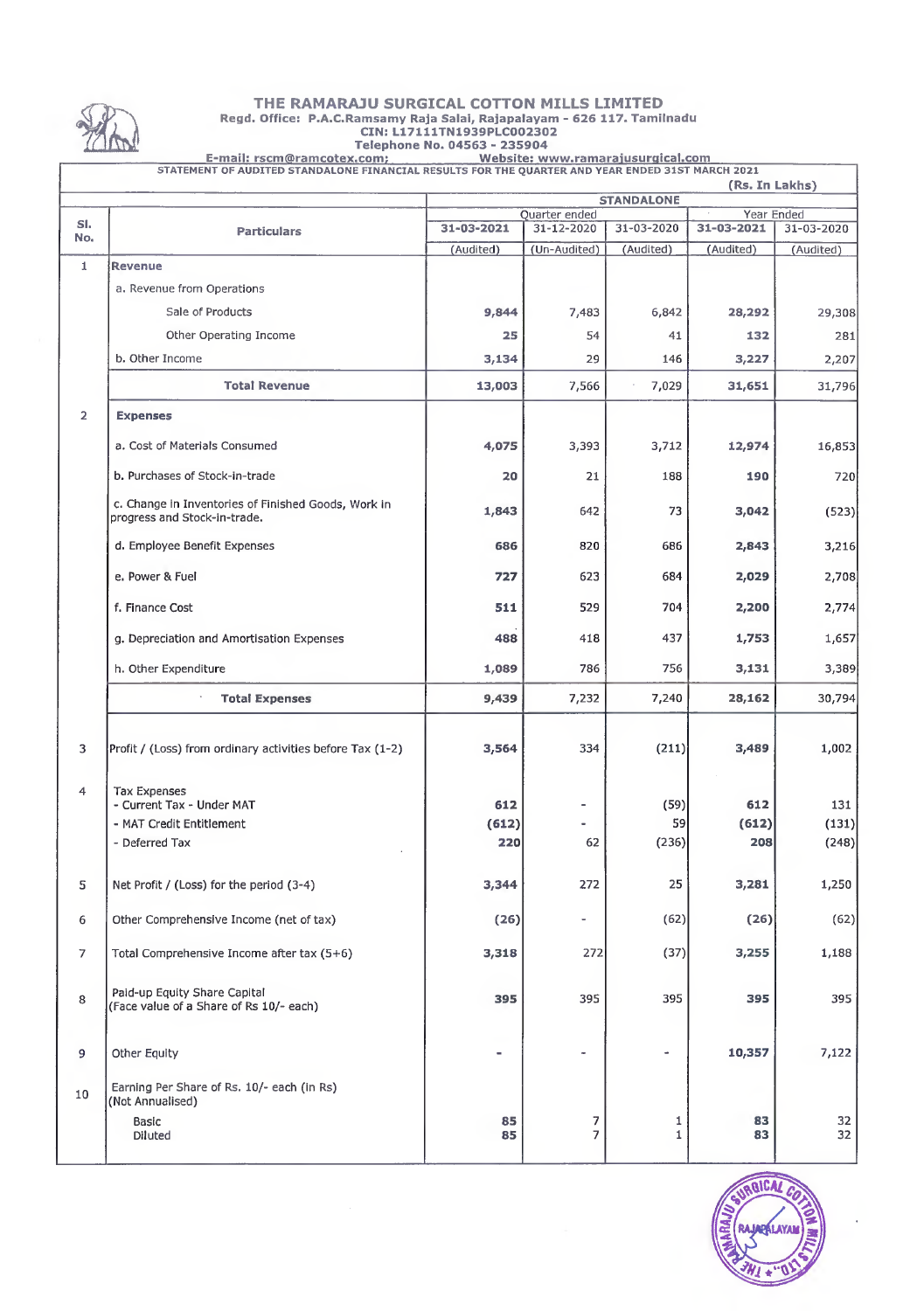| $-(2)-$                                 |                                                    |               |                   |            |            |  |  |  |  |
|-----------------------------------------|----------------------------------------------------|---------------|-------------------|------------|------------|--|--|--|--|
|                                         | SEGMENT WISE REVENUE, RESULTS AND CAPITAL EMPLOYED |               |                   |            |            |  |  |  |  |
| (Rs. in Lakhs)                          |                                                    |               |                   |            |            |  |  |  |  |
|                                         |                                                    | Quarter ended | <b>STANDALONE</b> | Year Ended |            |  |  |  |  |
|                                         |                                                    |               |                   |            |            |  |  |  |  |
| Particulars                             | 31-03-2021                                         | 31-12-2020    | 31-03-2020        | 31-03-2021 | 31-03-2020 |  |  |  |  |
|                                         | (Audited)                                          | (Un-Audited)  | (Audited)         | (Audited)  | (Audited)  |  |  |  |  |
| 1. Segment Revenue                      |                                                    |               |                   |            |            |  |  |  |  |
| (Net Sales / Operating Income)          |                                                    |               |                   |            |            |  |  |  |  |
| a) Textiles                             | 8,960                                              | 6,748         | 6,292             | 25,519     | 26,527     |  |  |  |  |
| b) Surgical                             | 1,040                                              | 940           | 740               | 3,521      | 3,738      |  |  |  |  |
| c) Wind Mills                           | 95                                                 | 158           | 120               | 848        | 880        |  |  |  |  |
|                                         | 10,095                                             | 7,846         | 7,152             | 29,888     | 31,145     |  |  |  |  |
| Less: Inter Segment Revenue             | 226                                                | 309           | 269               | 1,464      | 1,556      |  |  |  |  |
| Total Income From Operations (Net)      | 9,869                                              | 7,537         | 6,883             | 28,424     | 29,589     |  |  |  |  |
| 2. Segment Results                      |                                                    |               |                   |            |            |  |  |  |  |
| Profit/(Loss) Before Finance Cost & Tax |                                                    |               |                   |            |            |  |  |  |  |
| a) Textiles                             | 1,091                                              | 735           | 294               | 2,006      | 2,605      |  |  |  |  |
| b) Surgical                             | 137                                                | 232           | 74                | 783        | 467        |  |  |  |  |
| c) Wind Mills                           | з                                                  | 52            | 34                | 467        | 498        |  |  |  |  |
| d) Unallocated Items                    | 2,844                                              | (156)         | 91                | 2,433      | 206        |  |  |  |  |
|                                         | 4,075                                              | 863           | 493               | 5,689      | 3,776      |  |  |  |  |
| Less:                                   |                                                    |               |                   |            |            |  |  |  |  |
| Finance Cost - Unallocable Expenditure  | 511                                                | 529           | 704               | 2,200      | 2,774      |  |  |  |  |
| Profit / (Loss) Before Tax              | 3,564                                              | 334           | (211)             | 3,489      | 1,002      |  |  |  |  |
| 3. Capital Employed                     |                                                    |               |                   |            |            |  |  |  |  |
| (Segment Assets - Segment Liablities)   |                                                    |               |                   |            |            |  |  |  |  |
| a) Textiles                             | 3,920                                              | 3,791         | (172)             | 3,920      | (172)      |  |  |  |  |
| b) Surgical                             | 1,361                                              | 1,008         | 4,908             | 1,361      | 4,908      |  |  |  |  |
| c) Wind Mills                           | 1,526                                              | 1,526         | 1,670             | 1,526      | 1,670      |  |  |  |  |
| d) Unallocated /Exceptional Items       | 3,945                                              | 1,109         | 1,111             | 3,945      | 1,111      |  |  |  |  |
| Total                                   | 10,752                                             | 7,434         | 7,517             | 10,752     | 7,517      |  |  |  |  |

 $\bar{\phantom{a}}$ 



# $-$ (2)-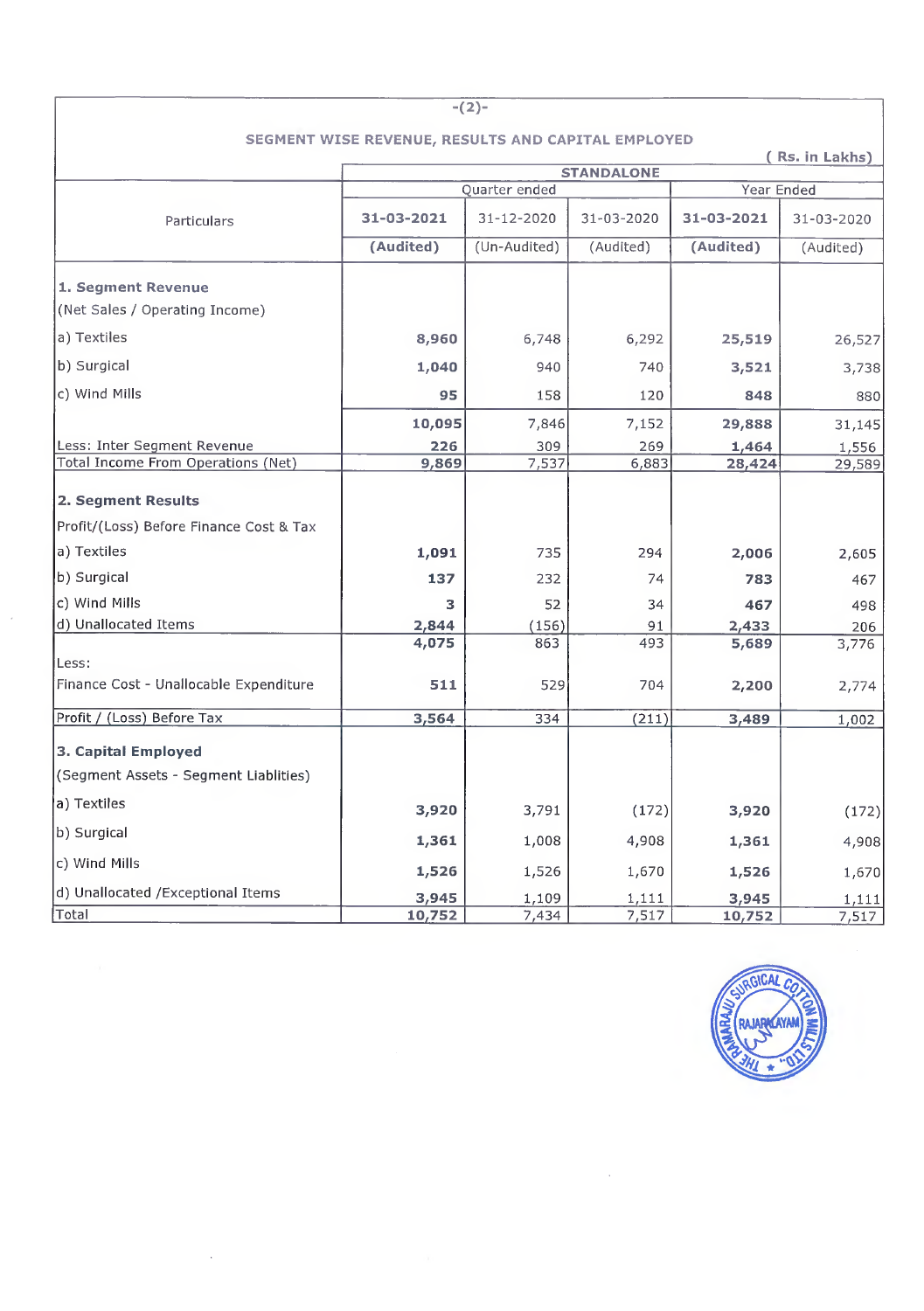| $-(3)-$                                                                               |                                  |                     |
|---------------------------------------------------------------------------------------|----------------------------------|---------------------|
| <b>STATEMENT OF ASSETS &amp; LIABILITIES</b>                                          | <b>STANDALONE</b>                |                     |
| <b>Particulars</b>                                                                    | As at<br>31-03-2021<br>(Audited) | As at<br>31-03-2020 |
|                                                                                       | (Rs. In Lakhs)                   |                     |
| <b>ASSETS</b><br>I                                                                    |                                  |                     |
| (1) Non-Current Assets                                                                |                                  |                     |
| Property, Plant and Equipment                                                         | 22,385                           | 24,045              |
| Capital Work-in-progress                                                              | 116                              | 27                  |
| <b>Investment Property</b>                                                            | 6                                | 6                   |
| Intangible Assets                                                                     | 2                                | 6                   |
| Investment in Subsidiary & Associates                                                 | 2,605                            | 1,097               |
| <b>Financial Assets</b><br>Other Investment                                           | 14                               | 15                  |
| Loans                                                                                 |                                  | 10                  |
| <b>Other Financial Assets</b>                                                         | 406                              | 537                 |
| <b>Other Non-Current Assets</b>                                                       | 553                              | 90                  |
|                                                                                       |                                  |                     |
| Sub-Total                                                                             | 26,087                           | 25,833              |
|                                                                                       |                                  |                     |
| (2) Current Assets<br>Inventories                                                     | 5,476                            | 8,315               |
| <b>Financial Assets</b>                                                               |                                  |                     |
| Trade Receivables                                                                     | 7,592                            | 5,577               |
| Cash and Cash Equivalents                                                             | 233                              | 167                 |
| Bank Balance other than cash & Cash Equivalents                                       | 7                                | 8                   |
| <b>Other Financial Assets</b>                                                         | 1,417                            | 117                 |
| <b>Other Current Assets</b><br>Sub-Total                                              | 1,047                            | 1,101               |
|                                                                                       | 15,772                           | 15,285              |
| <b>TOTAL ASSETS</b>                                                                   | 41,859                           | 41,118              |
|                                                                                       |                                  |                     |
| II<br><b>EQUITY AND LIABILITIES</b>                                                   |                                  |                     |
| $(1)$ Equity                                                                          |                                  |                     |
| <b>Equity Share Capital</b><br>Other Equity                                           | 395                              | 395                 |
| <b>Total Equity</b>                                                                   | 10,357<br>10,752                 | 7,122<br>7,517      |
| (2) Liabilities                                                                       |                                  |                     |
| <b>Non Current Liabilities</b>                                                        |                                  |                     |
| <b>Financial Liabilities</b>                                                          |                                  |                     |
| Borrowings                                                                            | 12,452                           | 10,897              |
| Lease Liability                                                                       |                                  | 61                  |
| Provisions<br>Deferred Tax Liabilities (Net)                                          | 63                               | 138                 |
| Deferred Government Grants                                                            | 272<br>40                        | 671<br>43           |
| Sub-Total                                                                             | 12,827                           | 11,810              |
| <b>Current Liabilities</b>                                                            |                                  |                     |
| <b>Financial Liabilities</b>                                                          |                                  |                     |
| <b>Borrowings</b>                                                                     | 11,000                           | 15,915              |
| <b>Trade Payables</b>                                                                 |                                  |                     |
| - Total Outstanding dues of micro enterprises and small enterprises                   | 59                               |                     |
| - Total Outstanding dues of creditors other than micro enterprises and small enterpri | 1,372                            | 1,424               |
| Other Financial Liabilities (*)                                                       | 4,996                            | 3,849               |
| Provisions                                                                            | 359                              | 277                 |
| <b>Other Current Liabilities</b><br>Liabilities for Current Tax                       | 460                              | 220                 |
| Sub-Total                                                                             | 34<br>18,280                     | 106                 |
|                                                                                       |                                  | 21,791              |
| <b>TOTAL EQUITY AND LIABILITIES</b>                                                   | 41,859                           | 41,118              |
| (*) Includes Current maturities of Long term Borrowings                               | 3,801                            | 3,033               |
|                                                                                       |                                  |                     |

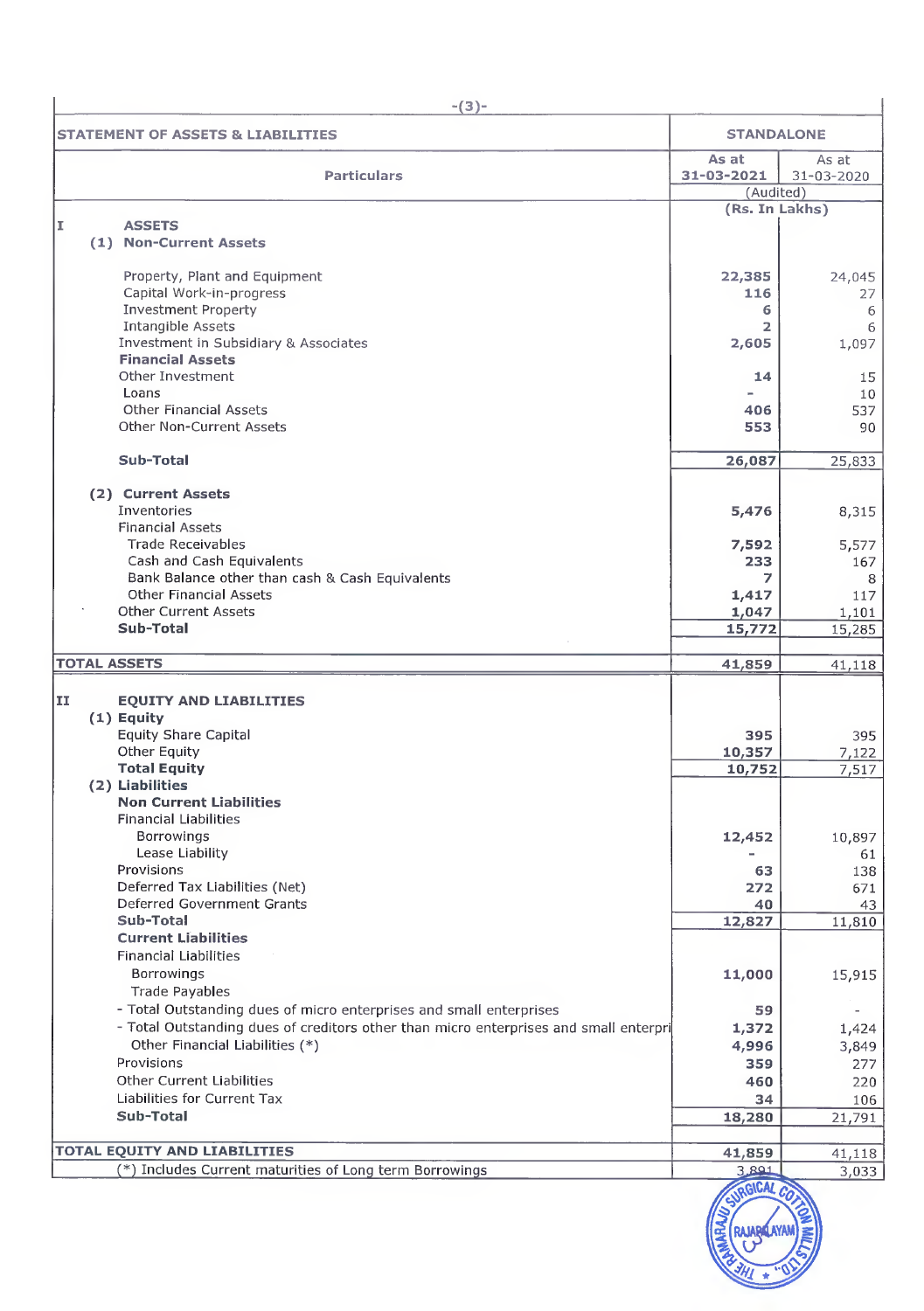| $-(4)$ -<br>STATEMENT OF CASH FLOW FOR THE YEAR ENDED 31ST MARCH 2021                                                                                                                                                                                                                                                                                                                                                                                                                                                                                                                   |             |                                                                                                         |                                                                                     |
|-----------------------------------------------------------------------------------------------------------------------------------------------------------------------------------------------------------------------------------------------------------------------------------------------------------------------------------------------------------------------------------------------------------------------------------------------------------------------------------------------------------------------------------------------------------------------------------------|-------------|---------------------------------------------------------------------------------------------------------|-------------------------------------------------------------------------------------|
|                                                                                                                                                                                                                                                                                                                                                                                                                                                                                                                                                                                         |             |                                                                                                         | (Rs. in Lakhs)                                                                      |
|                                                                                                                                                                                                                                                                                                                                                                                                                                                                                                                                                                                         |             | 2020-2021                                                                                               | 2019-2020                                                                           |
| <b>A. Cash flows from Operating Activities</b>                                                                                                                                                                                                                                                                                                                                                                                                                                                                                                                                          |             |                                                                                                         |                                                                                     |
| Profit Before Tax                                                                                                                                                                                                                                                                                                                                                                                                                                                                                                                                                                       |             | 3,489                                                                                                   | 1,002                                                                               |
| Adjustments for reconcile Profit /(Loss) Before Tax to Net Cash Flows:                                                                                                                                                                                                                                                                                                                                                                                                                                                                                                                  |             |                                                                                                         |                                                                                     |
| Depreciation & Amortisation                                                                                                                                                                                                                                                                                                                                                                                                                                                                                                                                                             |             | 1,753                                                                                                   | 1,657                                                                               |
| <b>Finance Cost</b>                                                                                                                                                                                                                                                                                                                                                                                                                                                                                                                                                                     |             | 2,200                                                                                                   | 2,774                                                                               |
| <b>Interest Received</b>                                                                                                                                                                                                                                                                                                                                                                                                                                                                                                                                                                |             | (92)                                                                                                    | (169)                                                                               |
| Dividend Received                                                                                                                                                                                                                                                                                                                                                                                                                                                                                                                                                                       |             | (107)                                                                                                   | (207)                                                                               |
| Profit on Sale of Investments                                                                                                                                                                                                                                                                                                                                                                                                                                                                                                                                                           |             | (2,959)                                                                                                 | $\overline{\phantom{0}}$                                                            |
| Profit on Sale of Assets                                                                                                                                                                                                                                                                                                                                                                                                                                                                                                                                                                |             | (4)                                                                                                     | (1,770)                                                                             |
| Gratuity and Government Grants                                                                                                                                                                                                                                                                                                                                                                                                                                                                                                                                                          |             | (30)                                                                                                    | (66)                                                                                |
| <b>Bad Debts</b><br>Operating Profit before Working capital Changes<br>Movements in Working Capital:                                                                                                                                                                                                                                                                                                                                                                                                                                                                                    |             | 6<br>4,256                                                                                              | 3,221                                                                               |
| Trade Receivables                                                                                                                                                                                                                                                                                                                                                                                                                                                                                                                                                                       |             | (2,021)                                                                                                 | (1,824)                                                                             |
| Loans and Advances                                                                                                                                                                                                                                                                                                                                                                                                                                                                                                                                                                      |             | (995)                                                                                                   | (90)                                                                                |
| Inventories                                                                                                                                                                                                                                                                                                                                                                                                                                                                                                                                                                             |             | 2,840                                                                                                   | (98)                                                                                |
| Trade Payables & Current liabilities                                                                                                                                                                                                                                                                                                                                                                                                                                                                                                                                                    |             | 409                                                                                                     | 119                                                                                 |
| Cash generated from Operations                                                                                                                                                                                                                                                                                                                                                                                                                                                                                                                                                          |             | 4,489                                                                                                   | 1,328                                                                               |
| Income tax Paid (Net)                                                                                                                                                                                                                                                                                                                                                                                                                                                                                                                                                                   |             | (572)                                                                                                   | (170)                                                                               |
| <b>Net Cash Flows from Operating Activities</b>                                                                                                                                                                                                                                                                                                                                                                                                                                                                                                                                         | A           | 3,917                                                                                                   | 1,158                                                                               |
| <b>B. Cash Flows from Investing Activities:</b><br>Purchase of Fixed Assets<br>(Including Capital work-in-progress)<br>Investment in Shares - Others<br>Sale of Investment<br>Proceeds from Sale of Property, Plant & Equipments<br><b>Interest Received</b><br>Dividend Received<br><b>Net Cash Flows from Investing Activities</b><br><b>C. Cash Flows from Financing Activities:</b><br>Proceeds from Long Term Borrowings<br>Repayment of Deposits - Related Parties<br>Repayment of Long Term Loan<br>Proceeds / (Repayment) of Short Term Borrowings (Net)<br>Payment of Dividend | в           | (243)<br>(1,511)<br>2,962<br>12<br>92<br>107<br>1,419<br>5,523<br>(535)<br>(3, 112)<br>(4, 927)<br>(20) | (2,991)<br>(1)<br>3,294<br>169<br>206<br>677<br>2,466<br>(559)<br>(5, 359)<br>4,415 |
| <b>Finance Cost</b><br>Net Cash Flows used in Financing Activities                                                                                                                                                                                                                                                                                                                                                                                                                                                                                                                      | c           | (2, 200)<br>(5, 271)                                                                                    | (2,774)<br>(1, 811)                                                                 |
|                                                                                                                                                                                                                                                                                                                                                                                                                                                                                                                                                                                         |             |                                                                                                         |                                                                                     |
| Net Increase in Cash and Cash Equivalent                                                                                                                                                                                                                                                                                                                                                                                                                                                                                                                                                | $D=(A+B+C)$ | 65                                                                                                      | 24                                                                                  |
| Opening balance of Cash and Cash<br><b>Equivalents</b>                                                                                                                                                                                                                                                                                                                                                                                                                                                                                                                                  | E           | 175                                                                                                     | 151                                                                                 |
| <b>Closing balance of Cash and Cash Equivalents</b>                                                                                                                                                                                                                                                                                                                                                                                                                                                                                                                                     | D+E         | 240                                                                                                     | 175                                                                                 |
| Notes:<br>(i) The above Statement of Cash Flow has been prepared under 'Indirect Method' as set out in the Ind AS 7 on Statement<br>of Cash Flow.<br>(ii) Bank Borrowings including Cash Credits are considered as Financing Activities<br>(ii) For the purpose of Statement of Cash Flow, Cash and Cash Equivalents comprise the following                                                                                                                                                                                                                                             |             |                                                                                                         |                                                                                     |
| <b>PARTICULARS</b>                                                                                                                                                                                                                                                                                                                                                                                                                                                                                                                                                                      |             | 31.03.2021                                                                                              | 31.03.2020                                                                          |
| Cash and Cash Equivalents<br>Bank Balances other than Cash and Cash Equivalents                                                                                                                                                                                                                                                                                                                                                                                                                                                                                                         |             | 233<br>7                                                                                                | 168<br>8                                                                            |



240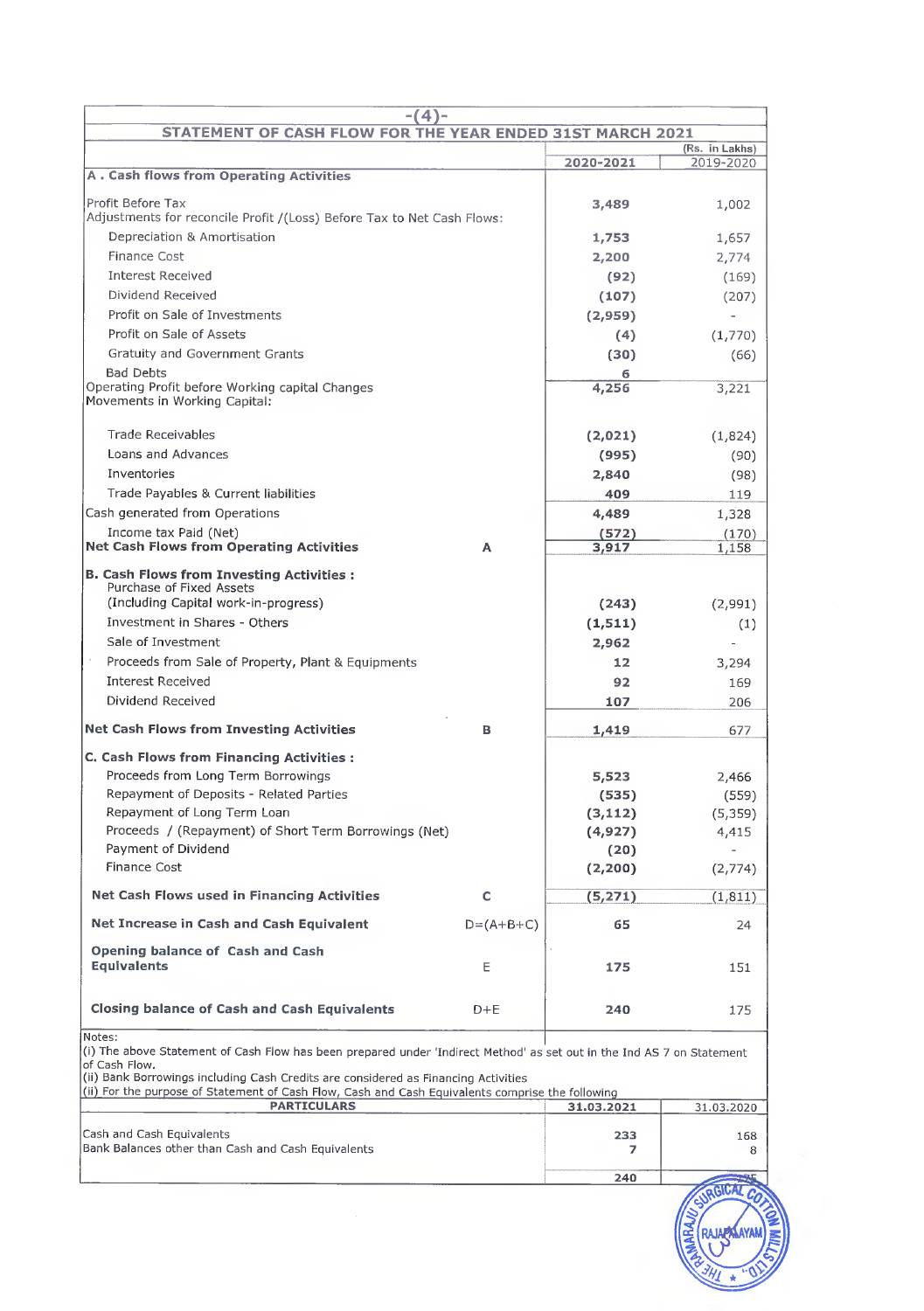Notes:

- 1) The above standalone audited financial results for the quarter and year ended on March 31, 2021 were reviewed by the Audit Committee and there after approved by the Board of Directors at their respective Meetings held on 04-05-2021.
- 2) The Board of Directors have recommended a dividend of Rs.0,50 per equity share of Rs. 10/- each for the financial year 2020-21.
- 3) Other Income Includes Profit on sale of Investments in The Ramco Cements Ltd for Rs.29.58 Crores (PY: Profit on Sale of Entire Assets of Silvassa Unit for Rs.17.70 Crores)
- 4) Other Comprehensive Income comprise of gain / loss on recognition and measurement of fair value of equity investment held in unlisted entity except in associate company for respective reporting periods.

|                                                                    |            |                       |            | Rs.in Lakhs                 |      |
|--------------------------------------------------------------------|------------|-----------------------|------------|-----------------------------|------|
| 5) Other Comprehensive Income comprises of -                       |            | Ouarter ended         | Year Ended |                             |      |
|                                                                    | 31-03-2021 | 31-12-2020 31-03-2020 |            | $31 - 03 - 2021$ 31-03-2020 |      |
| Remeasurement losses on defined benefit obligations, net of<br>tax | (26)       | <b>AB</b>             | (64)       | (26)                        | (64) |
| Fair value gain / (loss) on equity instruments through OCI         |            | $\sim$                |            |                             |      |

- 6) Based on the performance assessment of the operating segments & similar economic characteristics, the company has changed the Operating Segments from four (Textiles, Surgical, Fabrics and Windmill) to three (Textiles, Surgical and Windmill) by aggregating the Textiles and Fabrics into one reportable segment as Textiles Accordingly the corresponding items of segment information has been restated wherever applicable.
- 7) During the year, the company has acquired 15,644 equity shares representing 64.61% of equity share capital of Madras Chipboard Limited ("MCBL"). MCBL has become subsidiary of the company with effect from 03-03-2021.
- 8) As per Section 115BAA in the Income Tax Act, 1961, the Company has an Irrevocable option of shifting to a lower tax rate and simultaneously forgo certain tax incentives, deductions and accumulated MAT credit. The Company has not exercised this option for the financial year 2020-21 in view of the benefits available under the existing tax regime.
- 9) In View of resurgence of Covld -19 across the country, the Government of Tamilnadu has imposed Lockdown during May-21, As per GO (Ms) No.386 dated 22-05-2021 issued by the Government of Tamilnadu, the Company's operations has been stopped from 24-05- 2021 to 30-05-2021. Thereafter the Government of Tamilnadu has allowed operations with 50% of the workforce w.e.f 31-05-2021.

The Company has assessed the potential impact of COVID-19 based on the current circumstances and expects that there will not be any significant impact on the continuity of operations of the business on long-term basis. However, the Company does not have any material risk of non-fulfilment of obligations by any party arising out of existing contracts / agreements.

The Company has exercised due care in determining its significant accounting judgements and estimates while preparing its financial statements including internal controls over financial reporting. As per the current assessment of the company, there is no material impact on the carrying values of trade receivables, inventories and other financial / non-financial assets as at the reporting date. The Company continues to closely monitor the developments in economic conditions and assess its impact. However, the final impact may differ from the current estimates made as at the date of approval of the financial statements for the year ended 31-03-2021 considering the prevailing uncertainties,

- 10) The Central Government has published The Code on Social Security, 2020 and Industrial Relations Code,2020 ("the codes") in the Gazette of India, interalia, subsuming various existing labour and industrial laws which deals with employees including post employment period. The effective date of the code and the rules are yet to be notified. The impact of the legislative changes if any will be assessed and recognised post notification of relevant provisions.
- 11) The figures for the quarter ended 31-03-2021 and 31-03-2020 are the balancing figures between audited results in respect of full financial year and published year to date upto the third quarter of the relevant financial year.
- 12) The Previous period figures have been re-grouped / re-stated wherever necessary.

Rajapalayam, 04-06-2021



THE RAMARAJU SURGICAL COTTON MILLS LIMITED  $\mu$ P.R.VENKETRAMA RAJA CHAIRMAN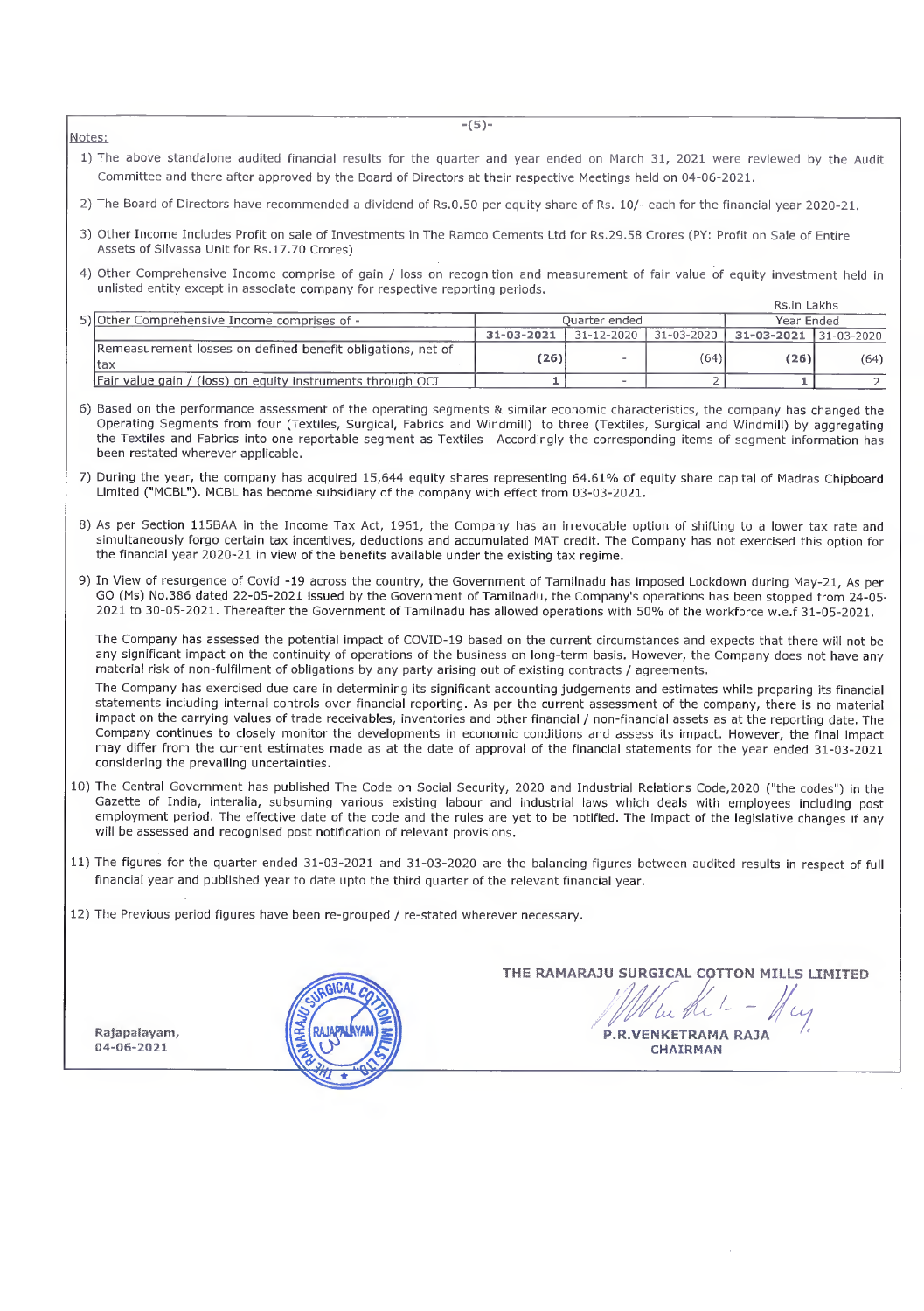

 $\ddot{\phantom{a}}$ 

# THE RAMARAJU SURGICAL COTTON MILLS LIMITED Regd. Office; P.A.C.Ramsamy Raja Salai, Rajapalayam - 626 117. Tamilnadu CIN:L17111TN1939PLC002302 Telephone No. 04563 - 235904

|                         | STATEMENT OF AUDITED CONSOLIDATED FINANCIAL RESULTS FOR THE QUARTER AND YEAR ENDED 31ST MARCH 2021 |             |                                            |                                  | (Rs. In Lakhs)           |            |
|-------------------------|----------------------------------------------------------------------------------------------------|-------------|--------------------------------------------|----------------------------------|--------------------------|------------|
|                         |                                                                                                    |             |                                            | CONSOLIDATED                     |                          |            |
| SI <sub>x</sub>         | Particulars                                                                                        | 31-03-2021  | Quarter ended<br>31-12-2020                | 31-03-2020                       | Year ended<br>31-03-2021 | 31-03-2020 |
| No.                     |                                                                                                    | (Audited)   | (Un-Audited)                               | (Audited)                        | (Audited)                | (Audited)  |
| $\mathbf{1}$            | Revenue                                                                                            |             |                                            |                                  |                          |            |
|                         | a. Revenue from Operations                                                                         |             |                                            |                                  |                          |            |
|                         | Sale of Products                                                                                   | 9,844       | 7,483                                      | 6,842                            | 28,292                   | 29,308     |
|                         | Other Operating Income                                                                             | 25          | 54                                         | 41                               | 132                      | 281        |
|                         | b. Other Income                                                                                    | 3,050       | 29                                         | 55                               | 3,141                    | 2,001      |
|                         | <b>Total Revenue</b>                                                                               | 12,919      | 7,566                                      | 6,938                            | 31,565                   | 31,590     |
|                         |                                                                                                    |             |                                            |                                  |                          |            |
| $\overline{\mathbf{c}}$ | <b>Expenses</b>                                                                                    |             |                                            |                                  |                          |            |
|                         | a. Cost of Materials Consumed                                                                      | 4,075       | 3,393                                      | 3,712                            | 12,974                   | 16,853     |
|                         | b. Purchases of Stock-in-trade                                                                     | 20          | 21                                         | 188                              | 190                      | 720        |
|                         | c. Change in Inventories of Finished Goods, Work in progress<br>and Stock-in-trade,                | 1,843       | 642                                        | 73                               | 3,042                    | (523)      |
|                         | d. Employee Benefit Expenses                                                                       | 694         | 820                                        | 686                              | 2,850                    | 3,216      |
|                         | e. Power & Fuel                                                                                    | 727         | 623                                        | 684                              | 2,028                    | 2,708      |
|                         | f. Finance Cost                                                                                    | 511         | 529                                        | 704                              | 2,200                    | 2,774      |
|                         | g. Depreciation and Amortisation Expenses                                                          | 489         | 418                                        | 437                              | 1,753                    | 1,657      |
|                         | h. Other Expenditure                                                                               | 1,111       | 786                                        | 756                              | 3,155                    | 3,389      |
|                         | <b>Total Expenses</b>                                                                              | 9,470       | 7,232                                      | 7,240                            | 28,192                   | 30,794     |
| 3                       | Profit from ordinary activities before Tax (1-2)                                                   | 3,449       | 334                                        | (302)                            | 3,373                    | 796        |
| $\overline{4}$          | <b>Tax Expenses</b><br>- Current Tax - Under MAT                                                   | 612         | $\bar{a}$                                  | (59)                             | 612                      | 131        |
|                         | - MAT Credit Entitlement                                                                           | (612)       |                                            | 59                               | (612)                    | (131)      |
|                         | - Deferred Tax                                                                                     | 218         | 62                                         | (494)                            | 206                      | (248)      |
| 5                       | Profit / (Loss) from ordinary activities after Tax(3-4)                                            | 3,231       | 272                                        | 192                              | 3,167                    | 1,044      |
| 6                       | Share of Net Profit After Tax (PAT) of Associates<br>accounted for using the equity method         | 258         | 306                                        | 204                              | 1,060                    | 944        |
| 7                       | Net Profit for the period $(5+6)$<br>Profit for the year attributable to:                          | 3,489       | 578                                        | 396                              | 4,227                    | 1,988      |
|                         | Shareholders of the Company                                                                        | 3,492       | 578                                        | 396                              | 4,230                    | 1,988      |
| 8                       | Non controlling Interest<br>Other Comprehensive Income (net of tax)                                | (3)<br>(26) | $\blacksquare$<br>$\overline{\phantom{0}}$ | $\overline{\phantom{a}}$<br>(62) | (3)<br>(26)              | (62)       |
| 9                       | Share of OCI of Associates accounted for using the equity<br>method                                | (6)         | 3                                          | (10)                             | (5)                      | (8)        |
| 10                      | Total Comprehensive Income after tax (7+8+9)                                                       | 3,457       | 581                                        | 324                              | 4,196                    | 1,918      |
|                         | Total Comprehensive Income attributable to:<br>Shareholders of the Company                         | 3,460       | 581                                        | 324                              | 4,199                    | 1,918      |
| 11                      | Non controlling Interest<br>Paid-up Equity Share Capital                                           | (3)<br>395  | $\blacksquare$<br>395                      | 395                              | (3)<br>395               | 395        |
|                         | (Face value of a Share of Rs 10/- each)                                                            |             |                                            |                                  |                          |            |
| 12                      | Other Equity                                                                                       |             | $\overline{a}$                             | $\overline{\phantom{a}}$         | 26,094                   | 23,257     |
| 13                      | Earning Per Share of Rs. 10/- each (in Rs)<br>(Not Annualised)                                     |             |                                            |                                  |                          |            |
|                         | Basic<br>Diluted                                                                                   | 88<br>88    | 15<br>15                                   | 30 <sup>2</sup><br>30            | 107<br>107               | 50<br>50   |

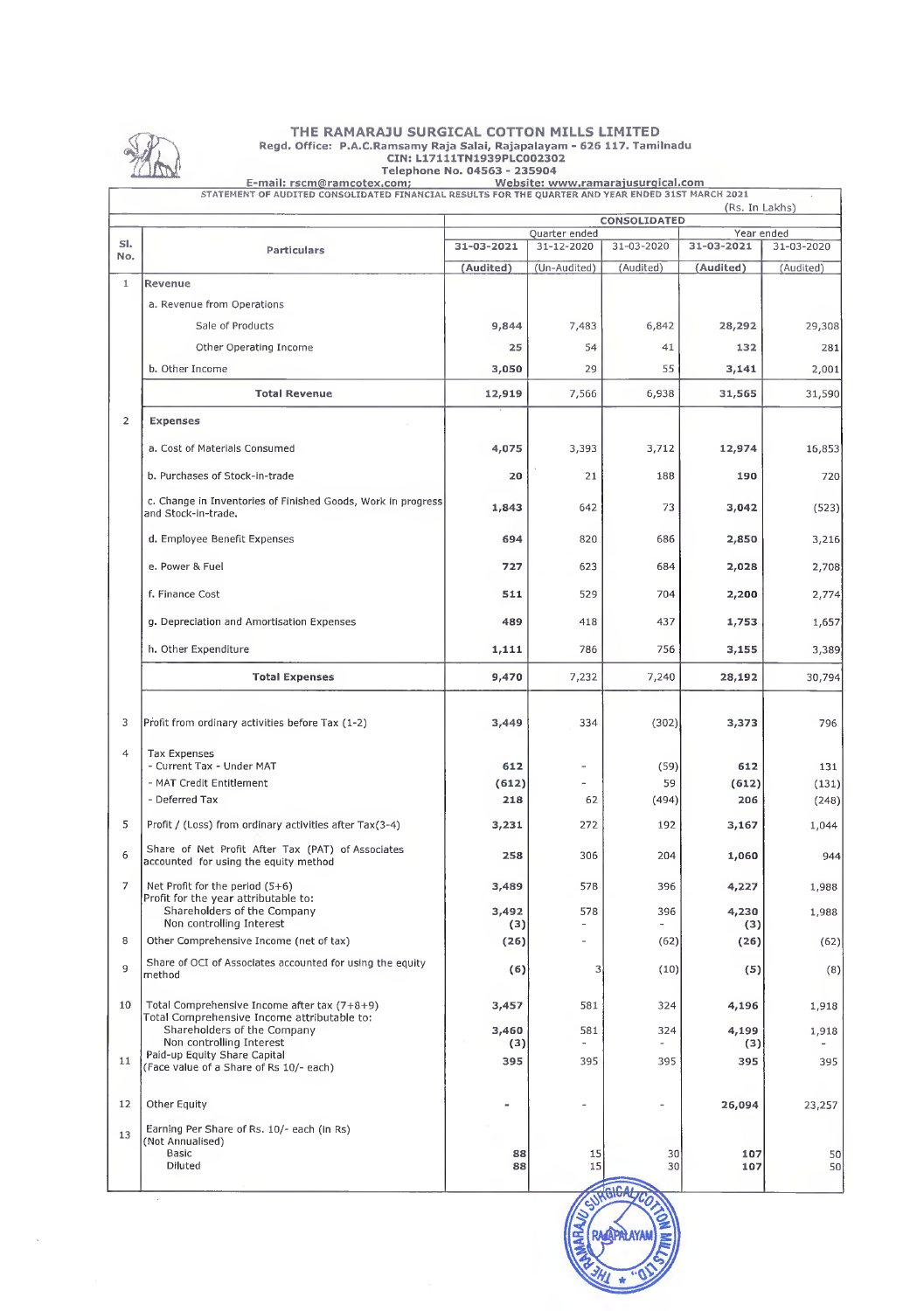| $-(2)-$                                   |                                                    |               |                     |            |            |  |  |  |  |
|-------------------------------------------|----------------------------------------------------|---------------|---------------------|------------|------------|--|--|--|--|
|                                           | SEGMENT WISE REVENUE, RESULTS AND CAPITAL EMPLOYED |               |                     |            |            |  |  |  |  |
| (Rs. in Lakhs)                            |                                                    |               |                     |            |            |  |  |  |  |
|                                           |                                                    |               | <b>CONSOLIDATED</b> |            |            |  |  |  |  |
|                                           |                                                    | Quarter ended |                     | Year ended |            |  |  |  |  |
| Particulars                               | 31-03-2021                                         | 31-12-2020    | 31-03-2020          | 31-03-2021 | 31-03-2020 |  |  |  |  |
|                                           | (Audited)                                          | (Un-Audited)  | (Audited)           | (Audited)  | (Audited)  |  |  |  |  |
| 1. Segment Revenue                        |                                                    |               |                     |            |            |  |  |  |  |
| (Net Sales / Operating Income)            |                                                    |               |                     |            |            |  |  |  |  |
| a) Textiles                               | 8,960                                              | 6,748         | 6,292               | 25,519     | 26,527     |  |  |  |  |
| b) Surgical                               | 1,040                                              | 940           | 740                 | 3,521      | 3,738      |  |  |  |  |
| c) Wind Mills                             | 95                                                 | 158           | 120                 | 848        | 880        |  |  |  |  |
|                                           | 10,095                                             | 7,846         | 7,152               | 29,888     | 31,145     |  |  |  |  |
| Less: Inter Segment Revenue               | 226                                                | 309           | 269                 | 1,464      | 1,556      |  |  |  |  |
| <b>Total Income From Operations (Net)</b> | 9,869                                              | 7,537         | 6,883               | 28,424     | 29,589     |  |  |  |  |
| 2. Segment Results                        |                                                    |               |                     |            |            |  |  |  |  |
| Profit/(Loss) Before Finance Cost & Tax   |                                                    |               |                     |            |            |  |  |  |  |
| a) Textiles                               | 1,091                                              | 735           | 294                 | 2,006      | 2,605      |  |  |  |  |
| b) Surgical                               | 137                                                | 232           | 74                  | 783        | 467        |  |  |  |  |
| c) Wind Mills                             | з                                                  | 52            | 34                  | 467        | 498        |  |  |  |  |
| d) Unallocated Items                      | 2,729                                              | (156)         |                     | 2,317      |            |  |  |  |  |
|                                           | 3,960                                              | 863           | 402                 | 5,573      | 3,570      |  |  |  |  |
| Less:                                     |                                                    |               |                     |            |            |  |  |  |  |
| Finance Cost - Unallocable Expenditure    | 511                                                | 529           | 704                 | 2,200      | 2,774      |  |  |  |  |
| Profit / (Loss) Before Tax                | 3,449                                              | 334           | (302)               | 3,373      | 796        |  |  |  |  |
| 3. Capital Employed                       |                                                    |               |                     |            |            |  |  |  |  |
| (Segment Assets - Segment Liablities)     |                                                    |               |                     |            |            |  |  |  |  |
| a) Textiles                               | 3,920                                              | 3,791         | (171)               | 3,920      | (171)      |  |  |  |  |
| b) Surgical                               | 1,361                                              | 1,008         | 4,908               | 1,361      | 4,908      |  |  |  |  |
| c) Wind Mills                             | 1,526                                              | 1,526         | 1,670               | 1,526      | 1,670      |  |  |  |  |
| d) Unallocated / Exceptional Items        | 20,460                                             | 18,047        | 17,245              | 20,460     | 17,245     |  |  |  |  |
| Total                                     | 27,267                                             | 24,372        | 23,652              | 27,267     | 23,652     |  |  |  |  |

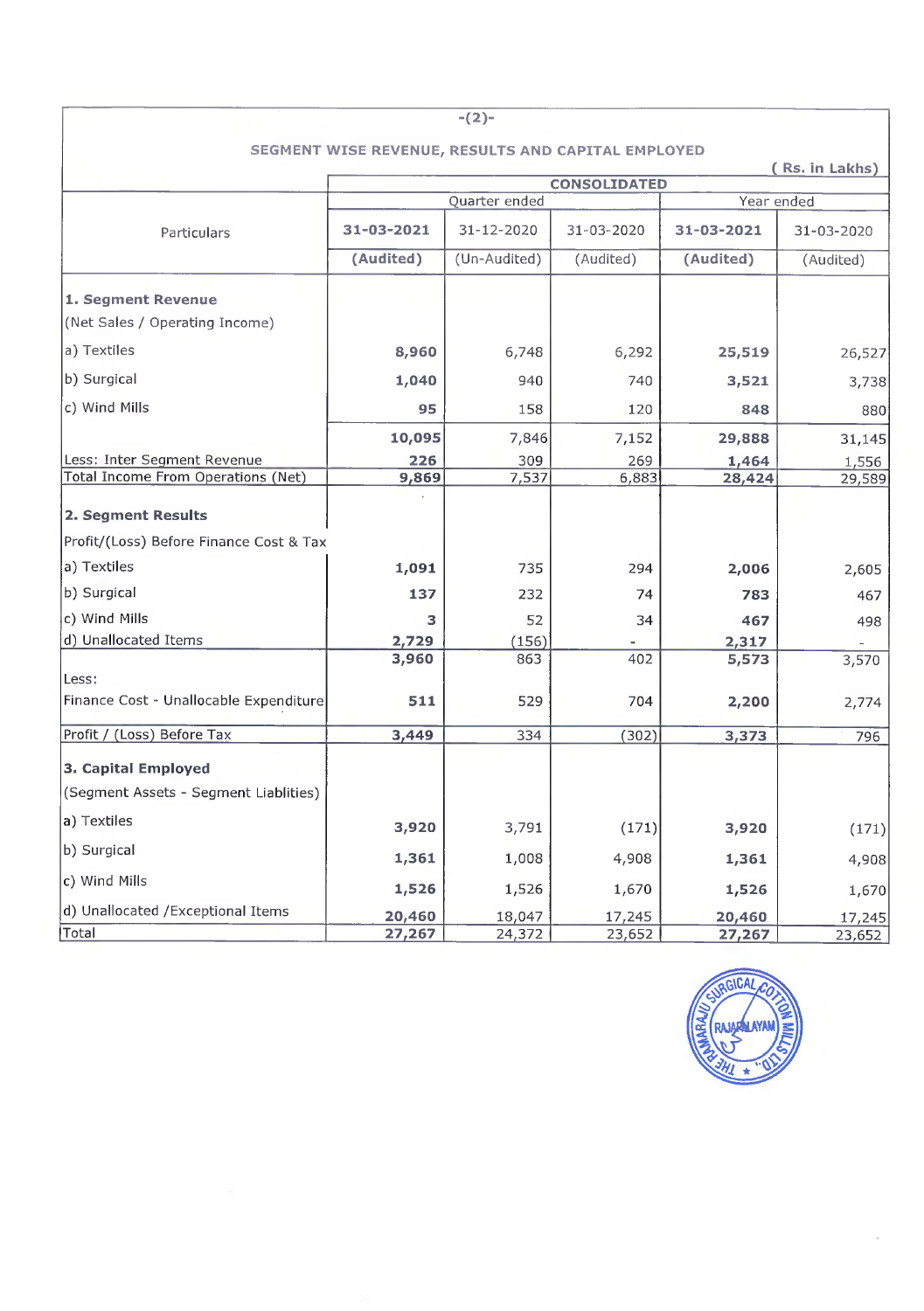|     | $-(3)-$                                                                                  |                                  |                     |
|-----|------------------------------------------------------------------------------------------|----------------------------------|---------------------|
|     | <b>STATEMENT OF ASSETS &amp; LIABILITIES</b>                                             | <b>CONSOLIDATED</b>              |                     |
|     | <b>Particulars</b>                                                                       | As at<br>31-03-2021<br>(Audited) | As at<br>31-03-2020 |
|     |                                                                                          | (Rs. In Lakhs)                   |                     |
| II. | <b>ASSETS</b>                                                                            |                                  |                     |
|     | (1) Non-Current Assets                                                                   |                                  |                     |
|     | Property, Plant and Equipment                                                            | 24,470                           |                     |
|     | Capital Work-in-progress                                                                 | 122                              | 24,045<br>27        |
|     | <b>Investment Property</b>                                                               | 6                                | 6                   |
|     | Good Will                                                                                | 69                               |                     |
|     | Intangible Assets                                                                        | 2                                | 6                   |
|     | Investment in Associates                                                                 | 16,850                           | 17,232              |
|     | <b>Financial Assets</b><br>Other Investment                                              | 14                               | 15                  |
|     | Loans                                                                                    |                                  | 10                  |
|     | <b>Other Financial Assets</b>                                                            | 406                              | 537                 |
|     | Other Non-Current Assets                                                                 | 553                              | 90                  |
|     | Sub-Total                                                                                |                                  |                     |
|     |                                                                                          | 42,490                           | 41,968              |
|     | (2) Current Assets                                                                       |                                  |                     |
|     | Inventories<br><b>Financial Assets</b>                                                   | 5,511                            | 8,316               |
|     | <b>Trade Receivables</b>                                                                 | 7,605                            | 5,577               |
|     | Cash and Cash Equivalents                                                                | 381                              | 167                 |
|     | Bank Balance other than cash & Cash Equivalents                                          | 11                               | 8                   |
|     | <b>Other Financial Assets</b>                                                            | 1,419                            | 117                 |
|     | <b>Other Current Assets</b><br>Sub-Total                                                 | 1,054                            | 1,101               |
|     |                                                                                          | 15,981                           | 15,286              |
|     | <b>TOTAL ASSETS</b>                                                                      | 58,471                           | 57,254              |
| II  | <b>EQUITY AND LIABILITIES</b>                                                            |                                  |                     |
|     | $(1)$ Equity                                                                             |                                  |                     |
|     | <b>Equity Share Capital</b>                                                              | 395                              | 395                 |
|     | Other Equity                                                                             | 26,094                           | 23,257              |
|     | Non Controlling Interest                                                                 | 778                              |                     |
|     | <b>Total Equity</b><br>(2) Liabilities                                                   | 27,267                           | 23,652              |
|     | <b>Non Current Liabilities</b>                                                           |                                  |                     |
|     | Financial Liabilities                                                                    |                                  |                     |
|     | <b>Borrowings</b>                                                                        | 12,452                           | 10,897              |
|     | Lease Liability                                                                          |                                  | 61                  |
|     | Provisions                                                                               | 63                               | 138                 |
|     | Deferred Tax Liabilities (Net)<br>Deferred Government Grants                             | 350<br>40                        | 672<br>43           |
|     | Sub-Total                                                                                | 12,905                           | 11,811              |
|     | <b>Current Liabilities</b>                                                               |                                  |                     |
|     | <b>Financial Liabilities</b>                                                             |                                  |                     |
|     | Borrowings                                                                               | 11,000                           | 15,915              |
|     | <b>Trade Payables</b>                                                                    |                                  |                     |
|     | - Total Outstanding dues of micro enterprises and small enterprises                      | 59                               | $\sim$              |
|     | - Total Outstanding dues of creditors other than micro enterprises and small enterprises | 1,378                            | 1,424               |
|     | Other Financial Liabilities (*)<br>Provisions                                            | 5,000                            | 3,849               |
|     | Other Current Liabilities                                                                | 359<br>469                       | 277<br>220          |
|     | Liabilities for Current Tax                                                              | 34                               | 106                 |
|     | Sub-Total                                                                                | 18,299                           | 21,791              |
|     |                                                                                          |                                  |                     |
|     | <b>TOTAL EQUITY AND LIABILITIES</b>                                                      | 58,471                           | 57,254              |
|     | (*) Includes Current maturities of Long term Borrowings                                  | 3,891                            | 3,033               |

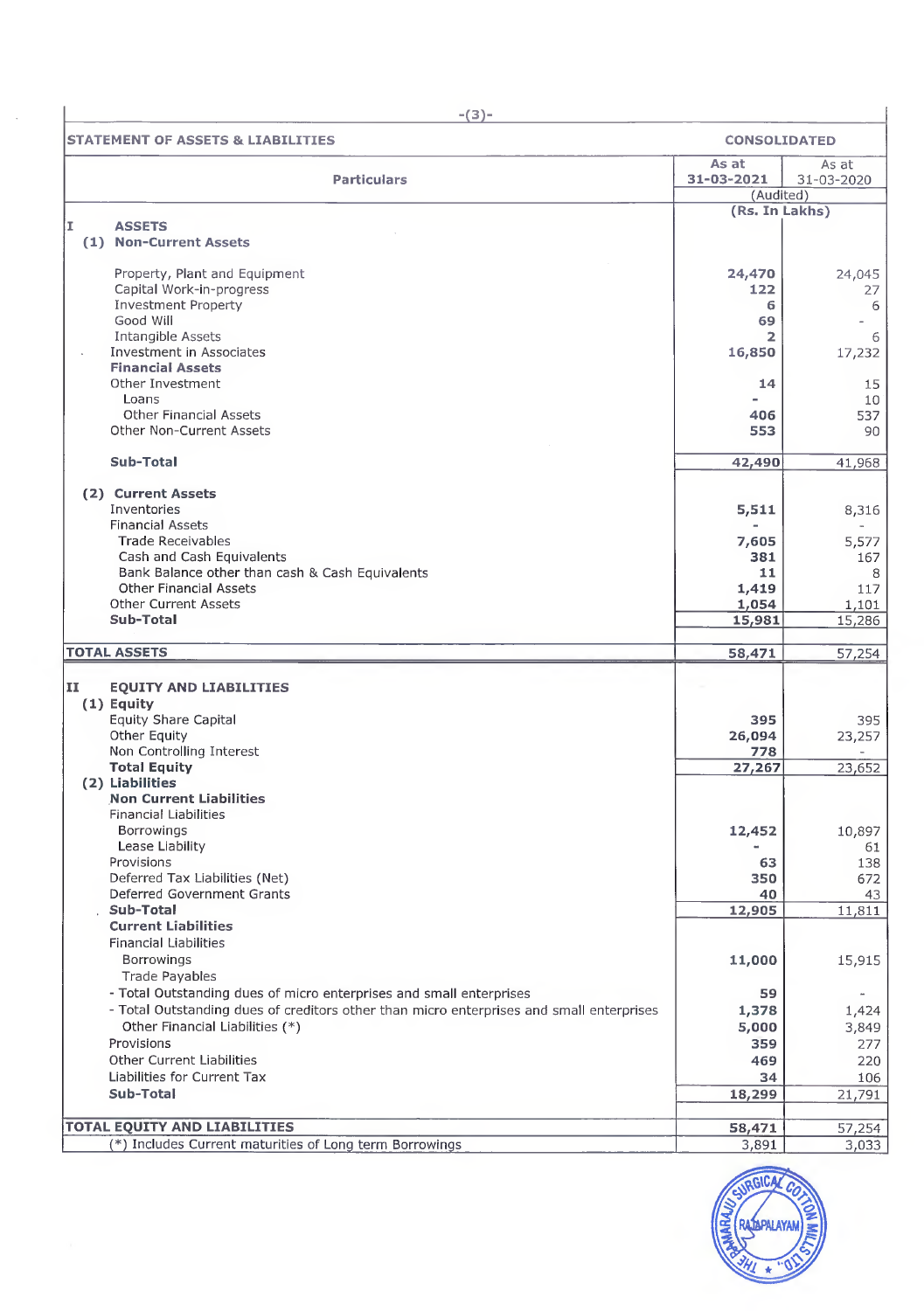| $-(4)-$                                                                                                                                 |                   |                   |             |
|-----------------------------------------------------------------------------------------------------------------------------------------|-------------------|-------------------|-------------|
| <b>CONSOLIDATED STATEMENT OF CASH FLOWS FOR THE YEAR ENDED 31ST MARCH 2021</b>                                                          |                   |                   |             |
|                                                                                                                                         |                   | (Rs. in Lakhs)    |             |
| <b>A. Cash flows from Operating Activities</b>                                                                                          |                   | 2020-2021         | 2019-2020   |
|                                                                                                                                         |                   |                   |             |
| Profit Before Tax<br>Adjustments to reconcile Profit Before Tax to Net Cash Flows:                                                      |                   | 3,373             | 796         |
| Depreciation & Amortisation                                                                                                             |                   | 1,753             | 1,657       |
| <b>Finance Costs</b>                                                                                                                    |                   | 2,200             | 2,774       |
| <b>Interest Received</b><br>Profit on Sale of Investments                                                                               |                   | (91)<br>(2,959)   | (169)       |
| Profit on Sale of Assets                                                                                                                |                   | (2)               | (1,770)     |
| <b>Gratuity and Government Grants</b>                                                                                                   |                   | (30)              | (67)        |
| Bad debts                                                                                                                               |                   | 6                 |             |
| Operating Profit before Working capital Changes<br>Movements in Working Capital:                                                        |                   | 4,250             | 3,221       |
| <b>Trade Receivables</b>                                                                                                                |                   | (2,021)           | (1,824)     |
| Loans and Advances                                                                                                                      |                   | (995)             | (90)        |
| Inventories<br>Trade Pavables & Current liabilities                                                                                     |                   | 2,841<br>418      | (98)<br>119 |
| Cash generated from Operations                                                                                                          |                   | 4,493             | 1,328       |
| Income tax Paid (Net)                                                                                                                   |                   | (573)             | (170)       |
| <b>Net Cash Flows from Operating Activities</b>                                                                                         | A                 | 3,920             | 1,158       |
| <b>B. Cash Flows from Investing Activities:</b><br>Purchase of Fixed Assets                                                             |                   |                   |             |
| (Including Capital work-in-progress)<br>Acquisition of subsidiary, net of cash acquired                                                 |                   | (248)             | (2,991)     |
| Investment in Shares - Others                                                                                                           |                   | (1, 123)          | (1)         |
| Sale of Investment                                                                                                                      |                   | 2,962             |             |
| Proceeds from Sale of Property, Plant & Equipments                                                                                      |                   | 17                | 3,294       |
| <b>Interest Received</b><br>Dividend Received                                                                                           |                   | 91<br>106         | 169<br>206  |
| <b>Net Cash Flows from Investing Activities</b>                                                                                         | в                 | 1,805             | 677         |
|                                                                                                                                         |                   |                   |             |
| <b>C. Cash Flows from Financing Activities:</b><br>Proceeds from Long Term Borrowings                                                   |                   | 5,523             | 2,466       |
| Repayment of Deposits - Related Parties                                                                                                 |                   | (535)             | (559)       |
| Repayment of Long Term Loans                                                                                                            |                   | (3, 112)          | (5,359)     |
| Proceeds / (Repayment) of Short Term Borrowings (Net)<br>Acquisition of Non Controlling Interest                                        |                   | (4, 927)<br>(238) | 4,415       |
| Payment of Dividend                                                                                                                     |                   | (20)              |             |
| <b>Finance Costs</b>                                                                                                                    |                   | (2, 200)          | (2,774)     |
| Net Cash Flows used in Financing Activities                                                                                             | c                 | (5,509)           | (1, 811)    |
| Net Increase in Cash and Cash Equivalent                                                                                                | $D = (A + B + C)$ | 216               | 24          |
| Opening balance of Cash and Cash Equivalents                                                                                            | E                 | 175               | 151         |
| <b>Closing balance of Cash and Cash</b>                                                                                                 |                   |                   |             |
| <b>Equivalents</b>                                                                                                                      | $D + E$           | 391               | 175         |
| Notes:                                                                                                                                  |                   |                   |             |
| (i) The above Statement of Cash Flow has been prepared under 'Indirect Method' as set out in the Ind AS 7 on<br>Statement of Cash Flow. |                   |                   |             |
| (ii) Bank Borrowings including Cash Credits are considered as Financing Activities                                                      |                   |                   |             |
| (ii) For the purpose of Statement of Cash Flow, Cash and Cash Equivalents comprise the following                                        |                   |                   |             |
| <b>PARTICULARS</b>                                                                                                                      |                   | 31.03.2021        | 31.03.2020  |
| Cash and Cash Equivalents                                                                                                               |                   |                   |             |
|                                                                                                                                         |                   | 381               | 168         |
| Bank Balances other than Cash and Cash<br>Equivalents                                                                                   |                   | 11                | 8           |
|                                                                                                                                         |                   |                   |             |
|                                                                                                                                         |                   | 391               | 175         |

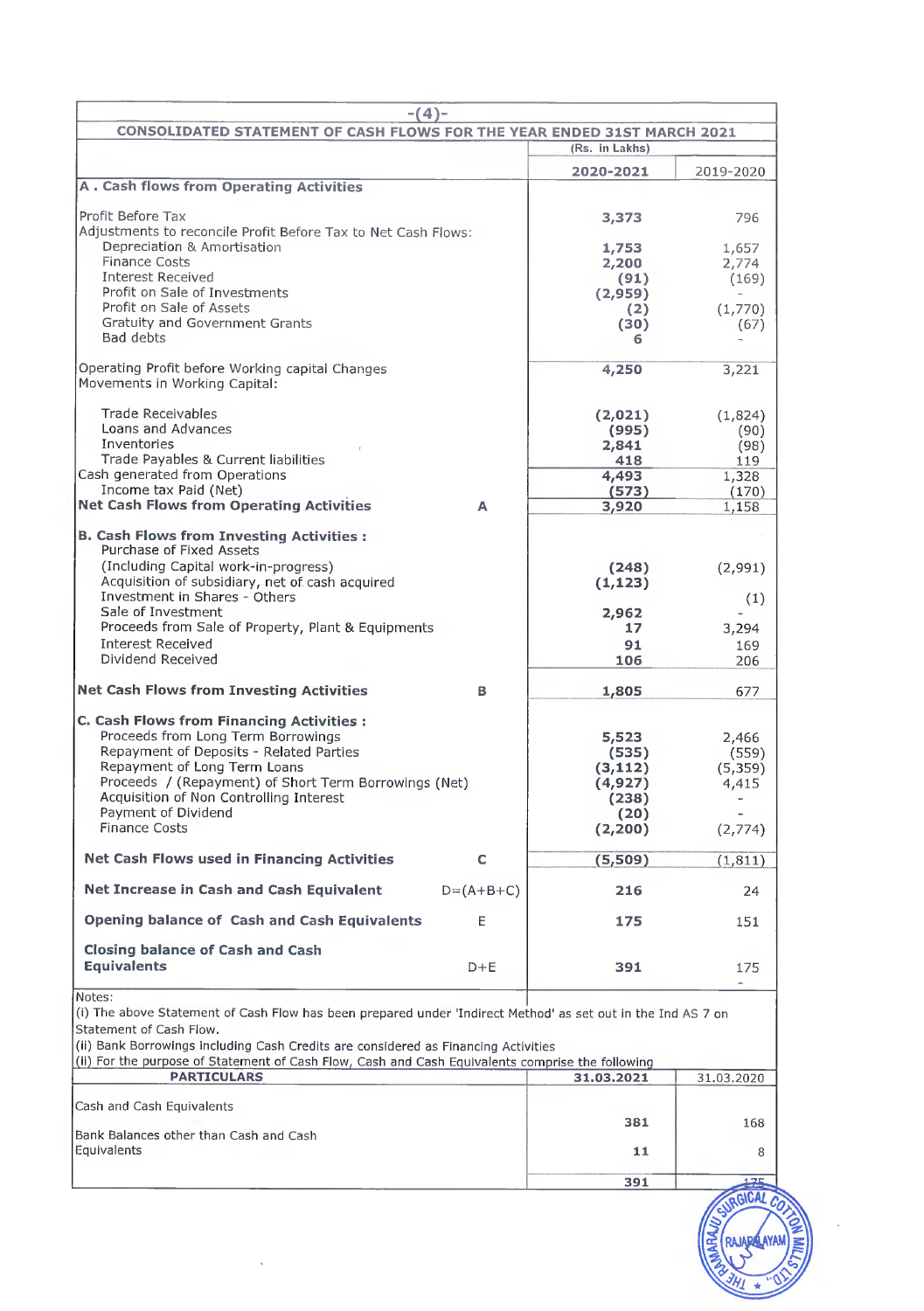Notes:

1) The above Consolidated audited financial results for the quarter and year ended on March 31, 2021 were reviewed by the Audit Committee and there after approved by the Board of Directors at their respective Meetings held on 04-06-2021.

2) The Board of Directors have recommended a dividend of Rs.0.50 per equity share of Rs. 10/- each for the financial year 2020-21

- 3) The Consolidated Financial results have been prepared in accordance with Ind AS 110 read with Ind AS 28 which include the standalone results of the holding company, The Ramaraju Surgical Cotton Mills Limited, Its Subsidiary Madras Chipboard Limited, collectively referred as group and its Associates viz., The Ramco Cements Limited, Ramco Industries Limited, Ramco Systems Limited, Rajapalayam Mills Limited, Sri Vishnu Shankar Mill Limited, Sri Harini Textiles Limited and Shri Harini Media Limited.
- 4) Key standalone Financial information:

|                       |            |                      |                |            | (Rs. in Lakhs) |
|-----------------------|------------|----------------------|----------------|------------|----------------|
|                       |            | <b>Ouarter ended</b> | Year ended     |            |                |
| Particulars           | 31-03-2021 | 31-12-2020           | 31-03-2020     | 31-03-2021 | 31-03-2020     |
|                       | (Audited)  | (Un-Audited)         | (Audited)      | (Audited)  |                |
| Total Revenue         | 13,003     | 7,566                | 7,029          | 31,651     | 31.796         |
| Net Profit before tax | 3,564      | 334                  | $^{\prime}211$ | 3,489      | 1,002          |
| Net Profit after tax  | 3,344      | フフフ                  |                | 3,281      | . . 250 l      |

Net Profit after tax 1,250<br>The standalone financial results of the Company are available on the Stock Exchange website www.msei.in and the Company's website www.ramarajusurgical.com

5) Other Income Includes Profit on sale of Investments in Ramco Cements Ltd for Rs.29.58 Crores (PY; Profit on Sale of Entire Assets of Silvassa Unit for Rs. 17.70 Crores)

6) Other Comprehensive Income comprise of gain / loss on recognition and measurement of fair value of equity investment held in unlisted entity except in associate compnay for respective reporting periods.

|                                                                   |                  |                  |            | (Rs in Lakhs) |                  |  |
|-------------------------------------------------------------------|------------------|------------------|------------|---------------|------------------|--|
| 7) Other Comprehensive Income comprises of -                      | Ouarter ended    |                  |            | Year ended    |                  |  |
|                                                                   | $-31 - 03 - 202$ | $31 - 12 - 2020$ | 31-03-2020 | 31-03-2021    | $31 - 03 - 2020$ |  |
| Remeasurement losses on defined benefit obligations, net of tax   | 26)              |                  | (64)       | 26)           | (64)             |  |
| <b>Fair value gain / (loss) on equity instruments through OCI</b> |                  |                  |            |               |                  |  |

8) During the year, the company has acquired 15,644 equity shares representing 64.61% of equity share capital of Madras Chipboard Limited ("MCBL"). MCBL has become subsidiary of the company with effect from 03-03-2021. The fair value of the assets and liabilities acquired have been recognised in accordance with Ind AS <sup>103</sup> "Business Combinations". On account of this acquisition, the previous period / year figures are not comparable.

9) In View of resurgence of Covid -19 across the country, the Government of Tamilnadu has imposed Lockdown during May-21, As per GO (Ms) No.386 dated 22-05-2021 issued by the Government of Tamilnadu, the group operations has been stopped from 24-05-2021 to 30-05-2021. Thereafter the Government of Tamilnadu has allowed operations with 50% of the workforce w.e.f 31-05-2021.

The group has assessed the potential impact of COVID-19 based on the current circumstances and expects that there will not be any significant impact on the continuity of operations of the business on long-term basis. However, the group does not have any material risk of non-fulfilment of obligations by any party arising out of existing contracts / agreements.

The group has exercised due care in determining its significant accounting judgements and estimates while preparing its financial statements including internal controls over financial reporting. As per the current assessment of the group, there is no material impact on the carrying values of trade receivables, inventories and other financial / non-financial assets as at the reporting date. The group continues to closely monitor the developments in economic conditions and assess its impact. However, the final impact may differ from the current estimates made as at the date of approval of the financial statements for the year ended 31-03-2021 considering the prevailing uncertainties.

10) Based on the performance assessment of the operating segments & similar economic characteristics, the group has changed the Operating Segments from four (Textiles, Surgical, Fabrics and Windmill) to three (Textiles, Surgical and Windmill) by aggregating the Textiles and Fabrics

into one reportable segment as Textiles Accordingly the corresponding items of segment information has been restated wherever applicable.

- 11) The Central Government has published The Code on Social Security, 2020 and Industrial Relations Code,2020 ("the codes") in the Gazette of India, interalia, subsuming various existing labour and industrial laws which deals with employees including post employment period. The effective date of the code and the rules are yet to be notified. The impact of the legislative changes if any will be assessed and recognised post notification of relevant provisions.
- 12) As per Section 115BAA in the Income Tax Act, 1961, the group has an irrevocable option of shifting to a lower tax rate and simultaneously forgo certain tax incentives, deductions and accumulated MAT credit. The Company has not exercised this option for the financial year 2020-21 in view of the benefits available under the existing tax regime.
- 13) The figures for the quarter ended 31-03-2021 and 31-03-2020 are the balancing figures between audited results in respect of full financial year and published year to date upto the third quarter of the relevant financial year.
- 14) The Previous period figures have been re-grouped / re-stated wherever necessary.

Rajapalayam, 04-06-2021



THE RAMARAJU, SURGICAL COTTON MILLS LIMITED

 $\mu$ art - - May P.R.VENKETRAMA RAJA CHAIRMAN